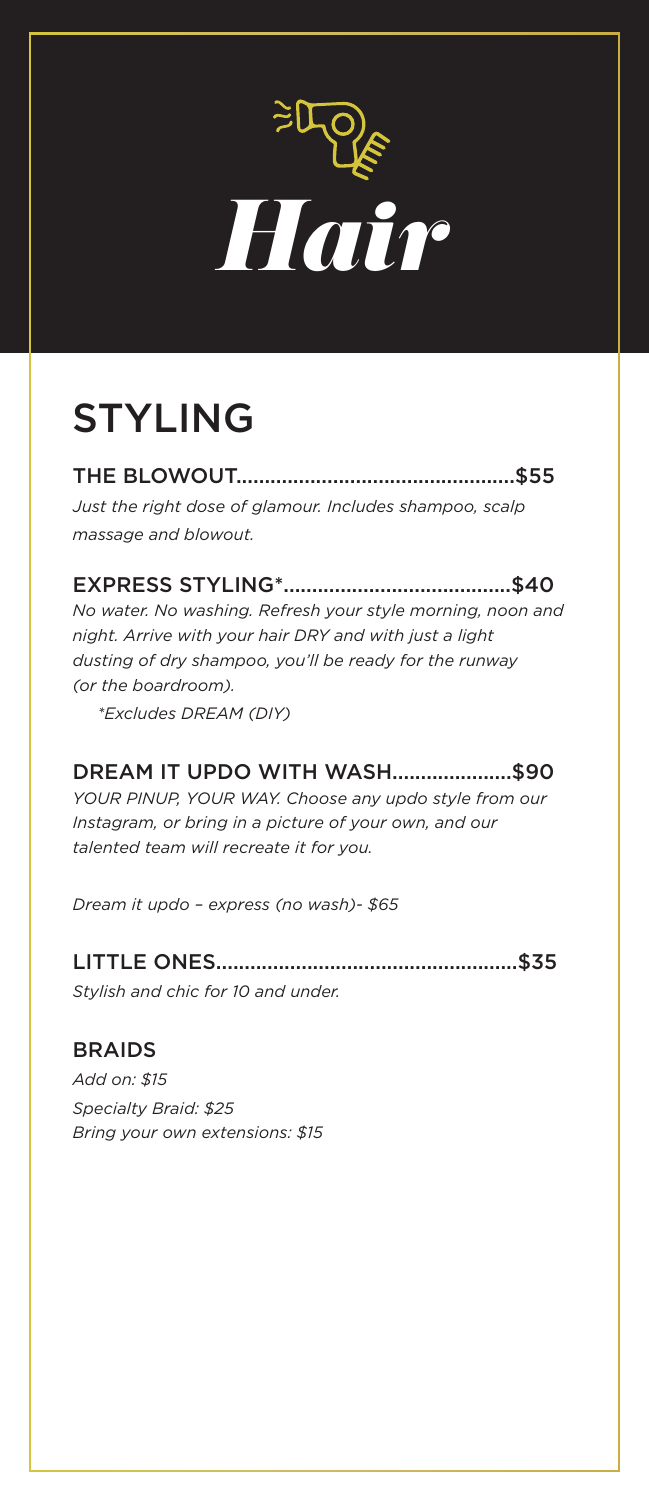## TREATMENTS

#### KERASTASE FUSIO-DOSE TREATMENT....\$30

*Experience a transformational in-salon instant treatment based on a personalized diagnosis by your stylist to determine the right formula for you.*

#### ORIBE CONDITIONING TREATMENT..........\$30

*Super rich, reparative treatment to enhance your look and protect your locks. Your stylist will help you select the ORIBE masque that is best for your hair needs.*

#### 10-MINUTE SCALP MASSAGE.......................\$15

*Enjoy a little extra relaxation at the washing station.*

#### KERAVIVE, 3 TREATMENTS + TAKE-HOME

PRODUCT.....................................................\$1500

*HydraFacial Keravive is a unique, relaxing treatment designed to cleanse, exfoliate, nourish, and hydrate the scalp for healthier and fuller-looking hair for all skin and hair types.*

# DREAMDRY